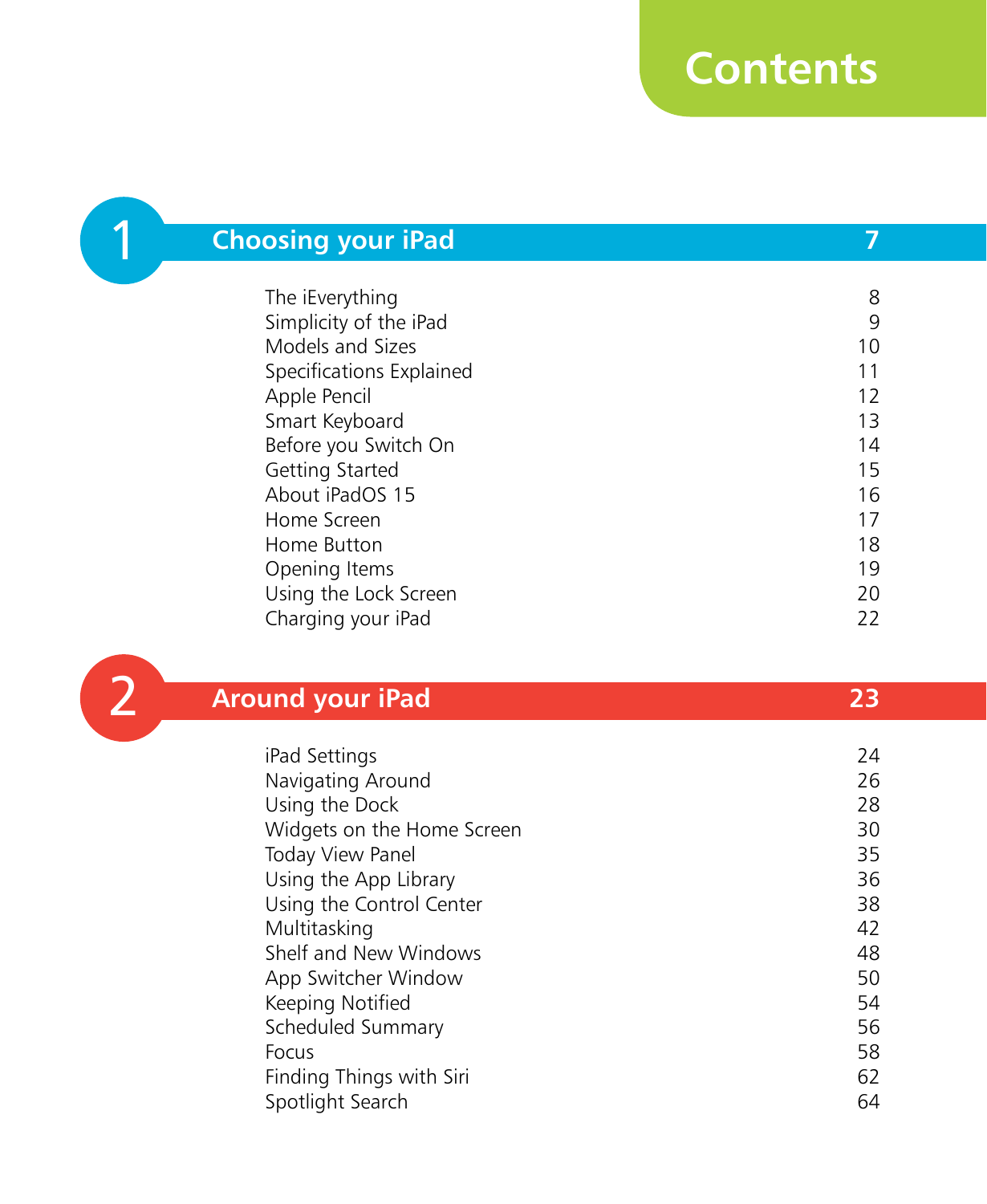| <b>iCloud</b>                                                                                                                                                                                                 | 65                                                 |
|---------------------------------------------------------------------------------------------------------------------------------------------------------------------------------------------------------------|----------------------------------------------------|
| Living in the iCloud<br>Upgrading to iCloud+<br>About iCloud Drive<br>About Family Sharing<br>Using Family Sharing                                                                                            | 66<br>68<br>70<br>71<br>72                         |
| <b>Keyboard and Apple Pencil</b>                                                                                                                                                                              | 75                                                 |
| It's Virtually a Keyboard<br>Moving the Keyboard<br><b>Entering Text</b><br><b>Editing Text</b><br>Keyboard Settings<br>Using Predictive Text<br>Keyboard Shortcuts<br>Using the Apple Pencil<br>Voice Typing | 76<br>78<br>79<br>80<br>82<br>83<br>84<br>86<br>88 |
| <b>Knowing your Apps</b>                                                                                                                                                                                      | 89                                                 |

| <b>Keyboard and Apple Pencil</b>                                                                                                                                                       | 75                                           |
|----------------------------------------------------------------------------------------------------------------------------------------------------------------------------------------|----------------------------------------------|
| It's Virtually a Keyboard<br>Moving the Keyboard<br><b>Entering Text</b><br>Editing Text<br>Keyboard Settings<br>Using Predictive Text<br>Keyboard Shortcuts<br>Using the Apple Pencil | 76<br>78<br>79<br>80<br>82<br>83<br>84<br>86 |
| Voice Typing                                                                                                                                                                           | 88                                           |

5

 $\overline{4}$ 

### **Knowing your Apps 89**

| What is an App?       | 90  |
|-----------------------|-----|
| <b>Built-in Apps</b>  | 91  |
| About the App Store   | 94  |
| Finding Apps          | 95  |
| <b>Obtaining Apps</b> | 97  |
| <b>Updating Apps</b>  | 98  |
| Organizing Apps       | 99  |
| Deleting Apps         | 100 |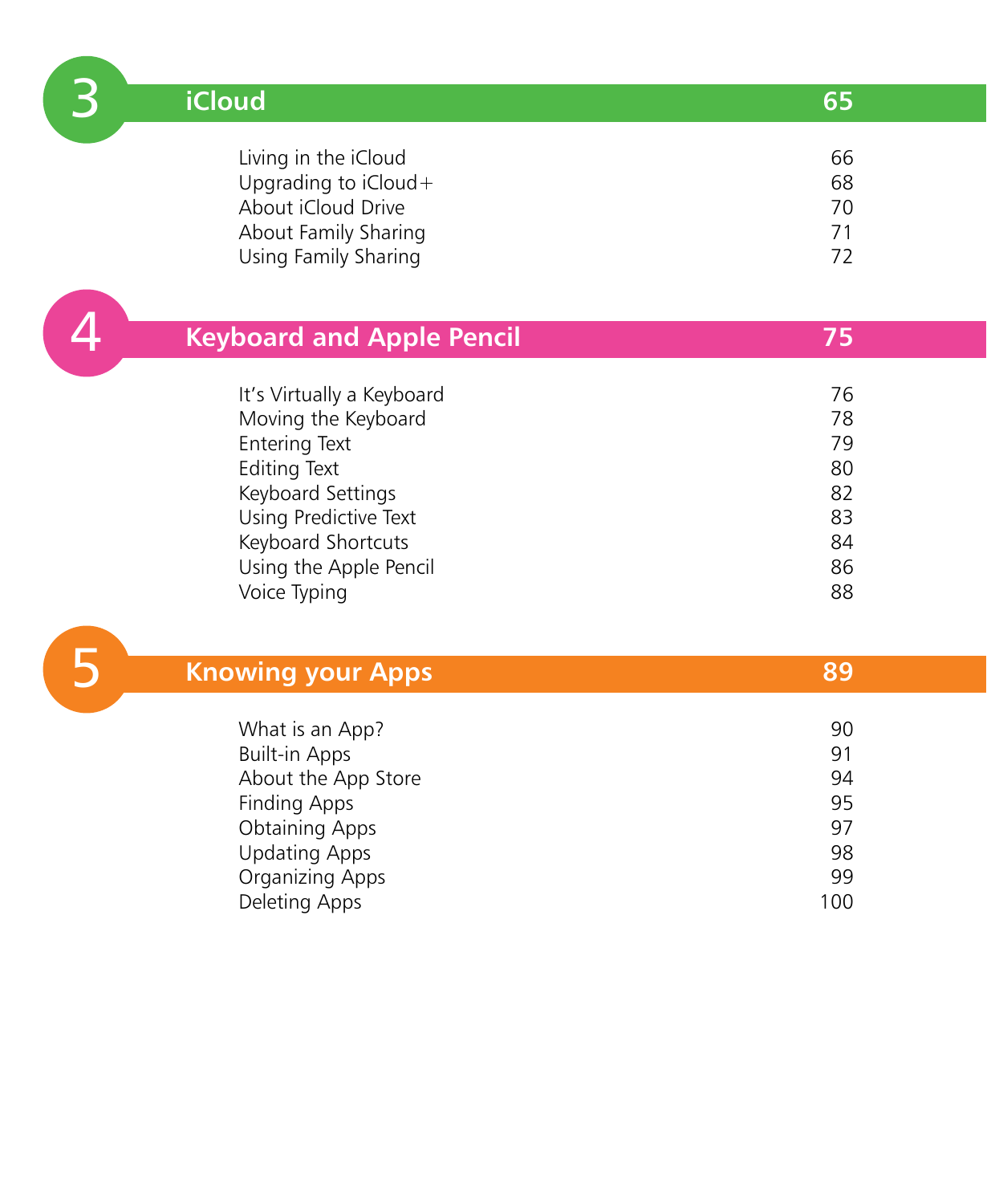| 101 |
|-----|
|     |
| 102 |
| 103 |
| 104 |
| 105 |
| 106 |
|     |

| <b>Enhancing Text Messages</b> | 108 |
|--------------------------------|-----|
| Shared with You                | 109 |
| Video Chatting with FaceTime   | 110 |
| Adding Social Media            | 115 |
| <b>Communication Apps</b>      | 116 |

| <b>On a Web Safari</b> |     |
|------------------------|-----|
|                        |     |
| Around Safari          | 118 |
| Safari Settings        | 120 |
| Navigating Pages       | 121 |
| Sidebar                | 122 |
| Bookmarking Pages      | 123 |
| Tab View               | 124 |
| Opening New Tabs       | 125 |
| Web Page Options       | 126 |



 $7<sup>1</sup>$ 

6

### **Staying Organized 127**

| Taking Notes           | 128 |
|------------------------|-----|
| Quick Notes            | 132 |
| Setting Reminders      | 134 |
| Using the Calendar     | 136 |
| Your iPad Address Book | 138 |
| Printing Items         | 139 |
| Organization Apps      | 140 |
|                        |     |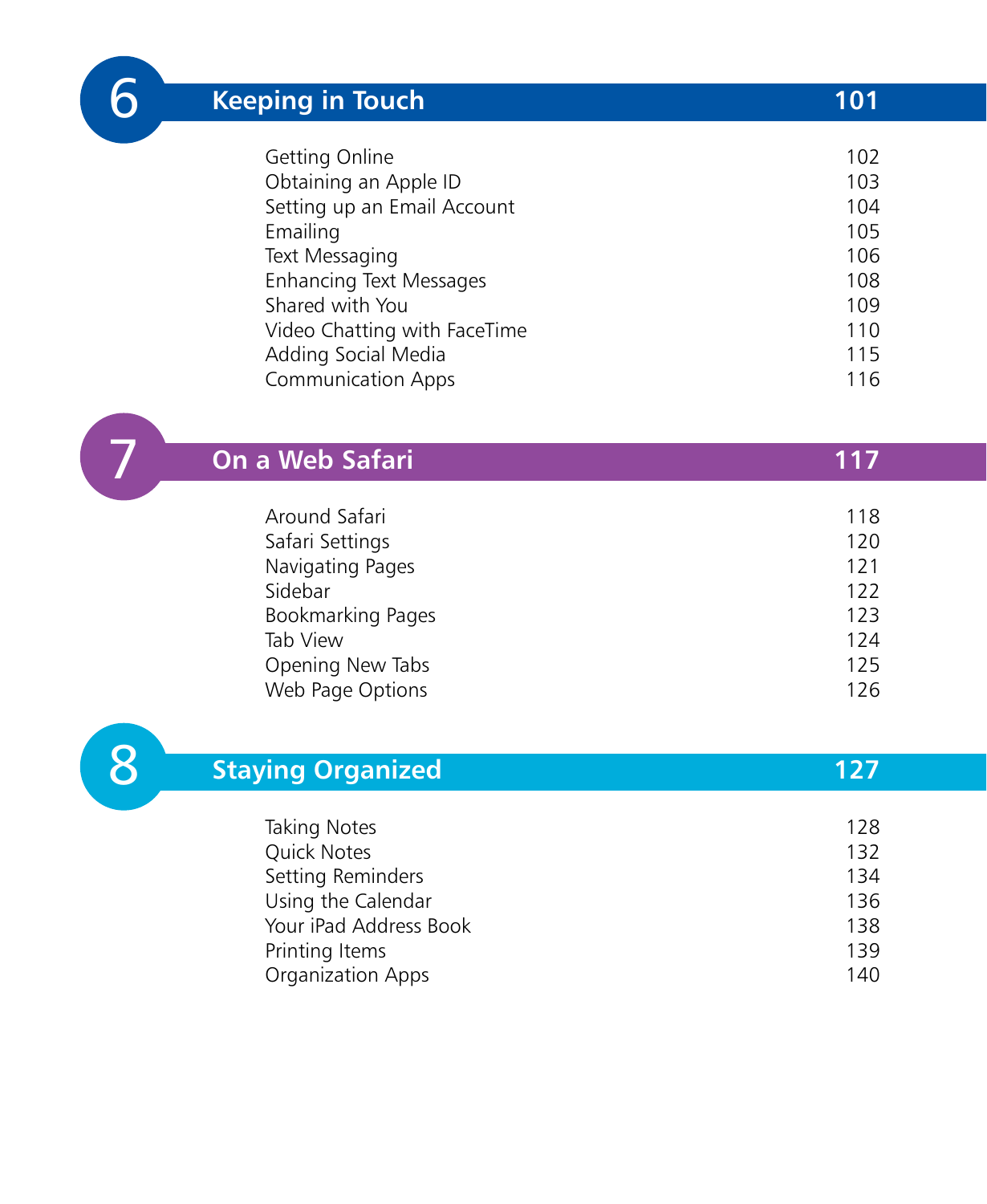| <b>Leisure Time</b>          | 141 |
|------------------------------|-----|
|                              |     |
| <b>Buying Music and More</b> | 142 |
| Playing Music                | 144 |
| Taking Photos and Videos     | 146 |
| Photos Settings              | 147 |
| Viewing Photos               | 148 |
| <b>Editing Photos</b>        | 151 |
| Reading Books                | 152 |
| Getting the News             | 154 |
| Viewing Movies and TV Shows  | 156 |
| Art and Drawing              | 157 |
| Cooking with your iPad       | 158 |
| Staying Healthy              | 159 |
| <b>Playing Games</b>         | 160 |



9

| <b>Traveling Companion</b> | 161 |
|----------------------------|-----|
|                            |     |
| Looking Around Maps        | 162 |
| <b>Getting Directions</b>  | 164 |
| Traveling with your iPad   | 166 |
| Planning your Trip         | 167 |
| Viewing Flights            | 168 |
| Finding Hotels             | 169 |
| <b>Converting Currency</b> | 170 |
| <b>Travel Apps</b>         | 171 |



| <b>Practical Matters</b> |  | 173 |
|--------------------------|--|-----|
|--------------------------|--|-----|

| 174 |
|-----|
| 176 |
| 177 |
| 178 |
| 181 |
| 182 |
|     |

**Index 187**

Travel Apps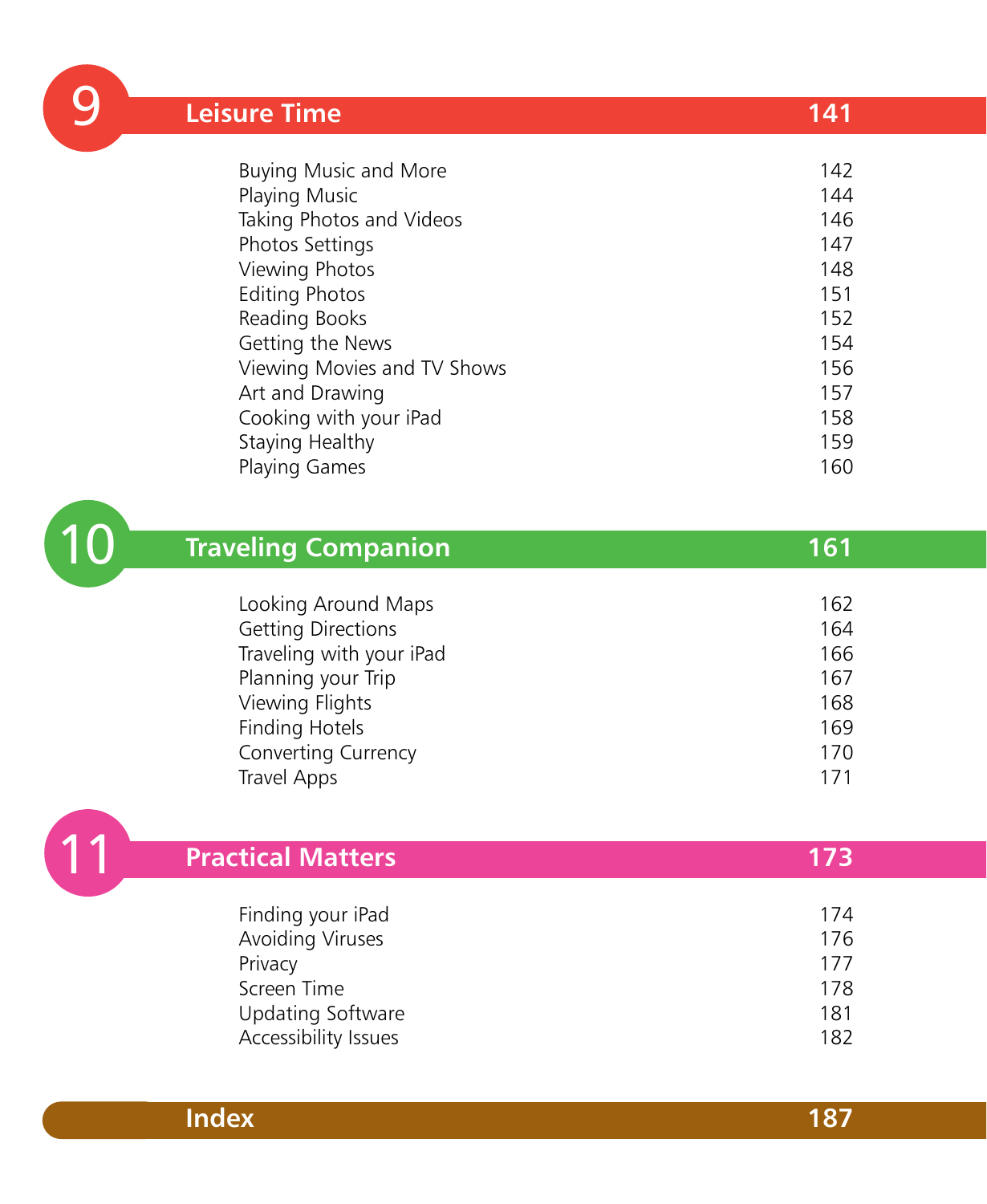# 1 **Choosing your iPad**

*It's compact, it's stylish, it's powerful; and it's perfect for anyone, of any age. This chapter introduces the iPad, its different models, the iPadOS 15 operating system and its interface, and some of the basic controls and functions, so you can quickly get up and running with this exciting tablet.*

- **The iEverything** 8
- **Simplicity of the iPad** 9
- **Models and Sizes** 10
- **Specifications Explained** 11
- **Apple Pencil** 12
- **Smart Keyboard** 13
- **Before you Switch On** 14
- **Getting Started** 15
- **About iPadOS 15** 16
- **Home Screen** 17
- **Home Button** 18
- **Opening Items** 19
- **Using the Lock Screen** 20
- **Charging your iPad** 22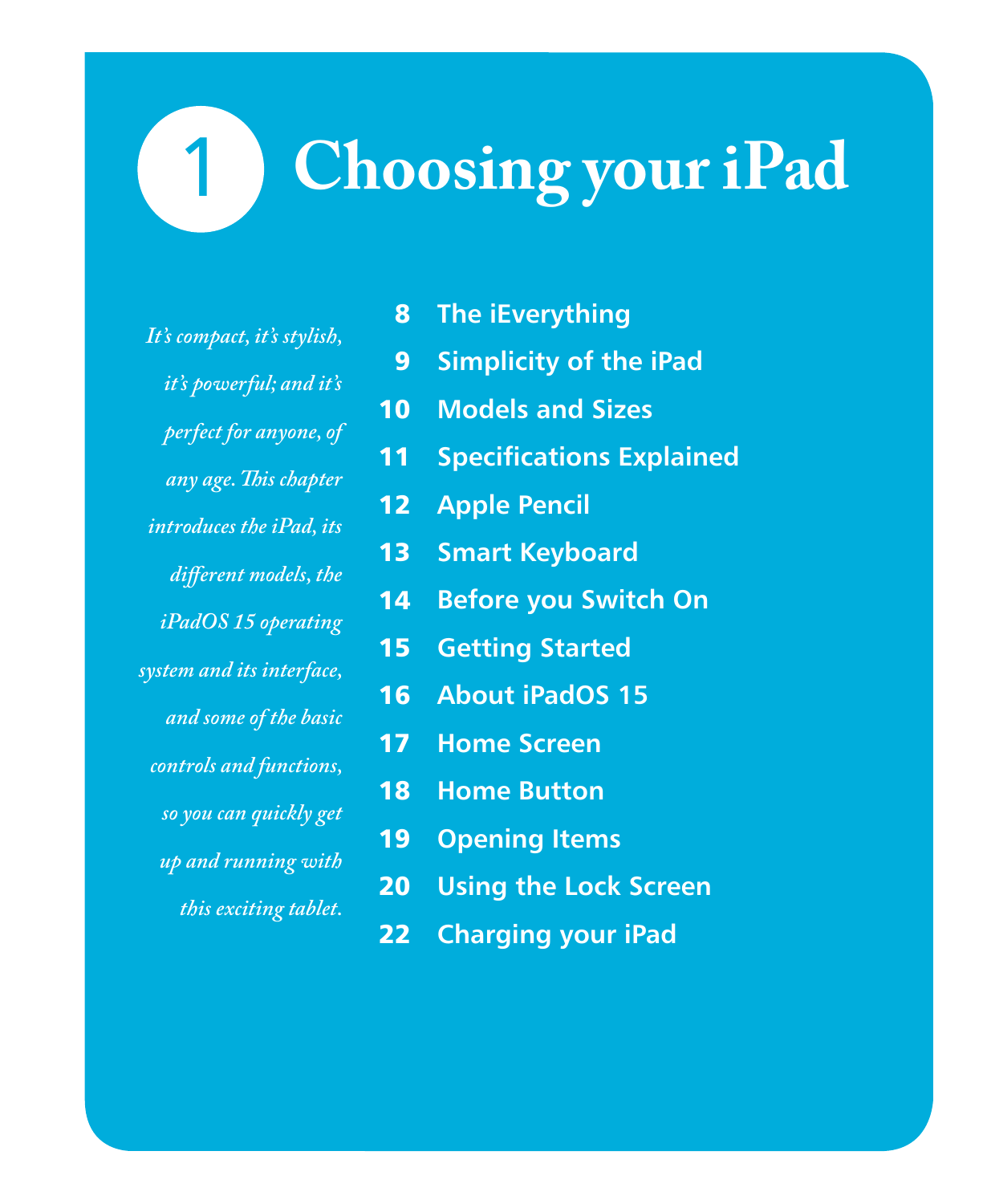

"Apps" is just a fancy name for what are more traditionally called programs in the world of computing. The iPad has several apps that come built in and ready for use. There are thousands more available to download from the online App Store (see Chapter 5).



The New icon pictured above indicates a new or enhanced feature introduced with iPads using iPadOS 15.

## **The iEverything**

The iPad is a tablet computer that has gone a long way to change how we think of computers and how we interact with them. Instead of a large, static object it is effortlessly mobile, and even makes a laptop seem bulky by comparison.

But even with its compact size, the iPad still manages to pack a lot of power and functionality into its diminutive body. In this case, small is most definitely beautiful, and the range of what you can do with the iPad is considerable:

- **•** Communicate via email, video and text messaging.
- **•** Surf the web wirelessly.
- Add an endless number of new "apps" from the Apple App Store.
- Use a range of entertainment tools covering music, photos, video, books and games.
- **•** Do all of your favorite productivity tasks such as word processing, creating spreadsheets or producing presentations.
- **•** Organize your life with apps for calendars, address books, notes, reminders, and much more.

Add to this up to 10 hours' battery life when you are on the move, a range of different sizes (with a Retina Display screen of outstanding clarity) and a seamless backup system, and it is clear why the iPad can stylishly fulfill all of your computing needs.

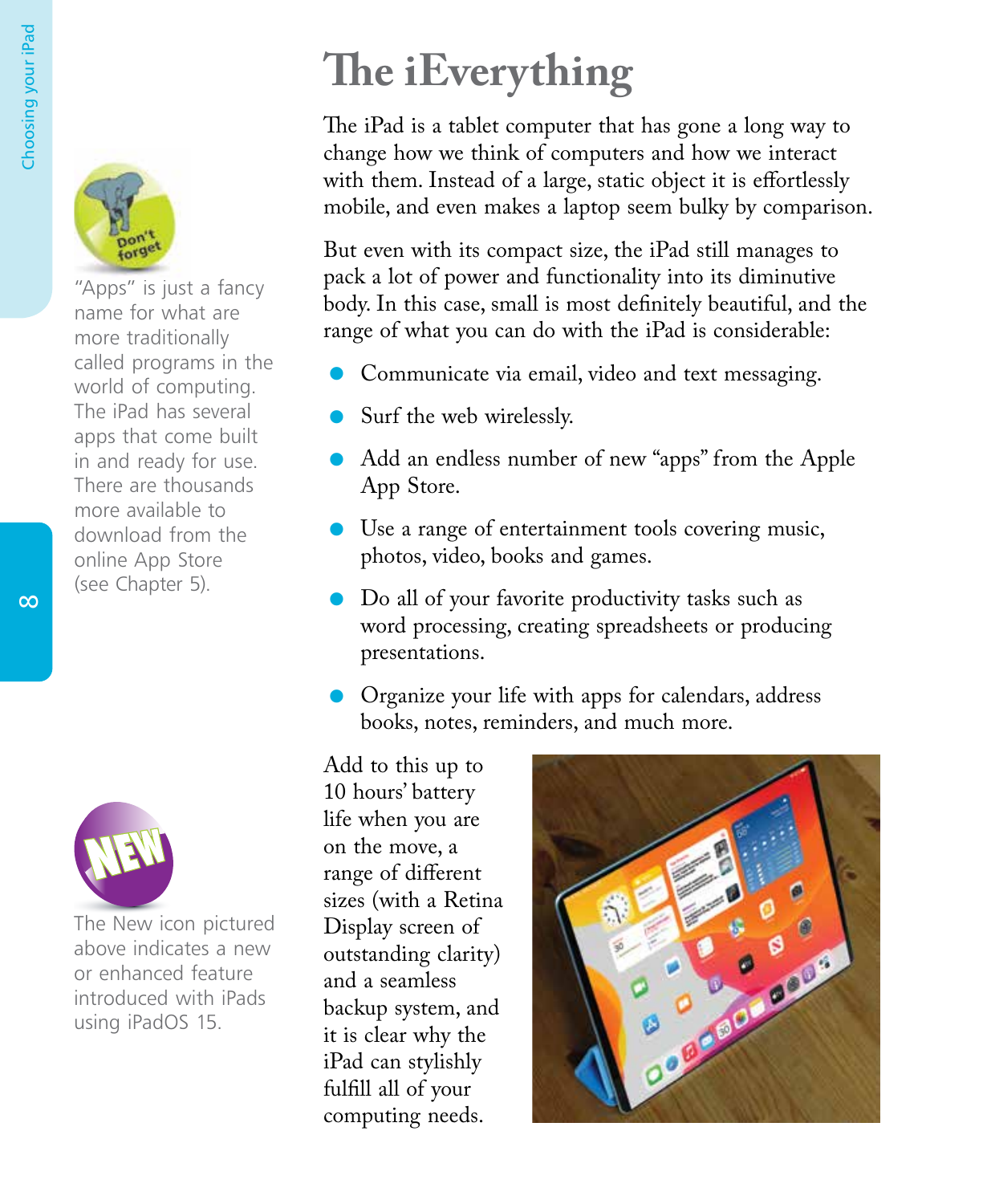### **Simplicity of the iPad**

Computers have become a central part of our everyday lives, but there is no reason why they need to be complex devices that have us scratching our heads as to how to best use them. The iPad is not only stylish and compact; it also makes the computing process as simple as possible, so you can concentrate on what you want to do. Some ways in which this is done are:

- **• Quickly on**. With the iPad there is no long wait for it to turn on, or wake from a state of sleep. When you turn it on, it is ready to use; it's as simple as that.
- **• Apps**. iPad apps sit on the Home screen, visible and ready to use. Most apps are created in a similar format, so once you have mastered getting around them you will be comfortable using the majority of them.
- **• Settings**. One of the built-in iPad apps is Settings. This is a one-stop shop for customizing the way that your iPad looks and operates, and also how settings for apps work.



- **• Dock and App Switcher window**. These are two functions that enable you to access your favorite apps quickly, regardless of what you are doing on your iPad.
- **• Home button**. This enables you to return to the main Home screen at any time. It also has some additional functionality, depending on how many times you click it.



Much of the way you navigate around the iPad is done by tapping or swiping with your fingers, rather than with a traditional keyboard and mouse. There is also a virtual keyboard for input functions.



The Dock is the bar at the bottom of the iPad screen, onto which apps can be placed for quick access.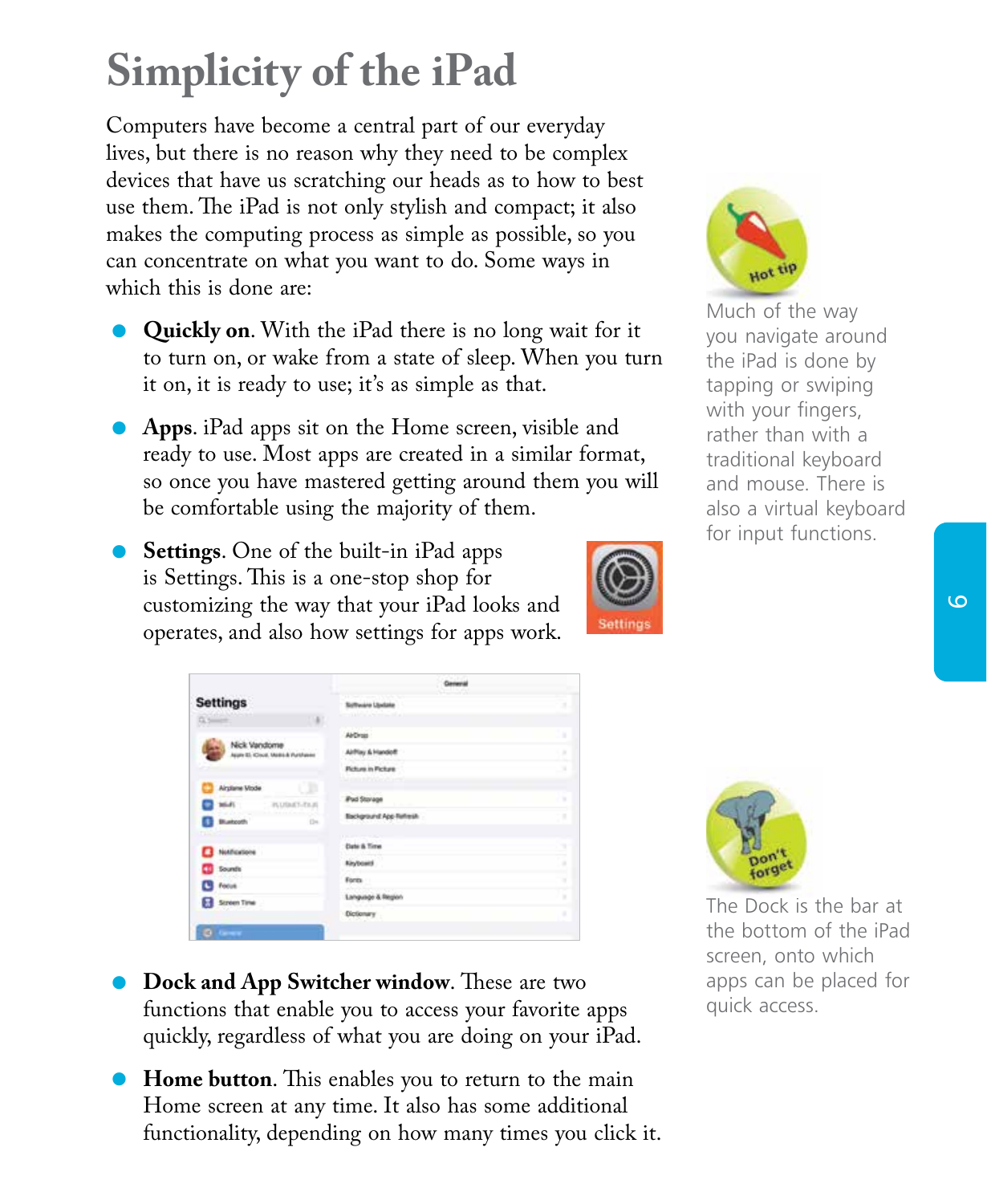

Another variation in the iPad family is how they connect to the internet and online services. This is either with just Wi-Fi connectivity or Wi-Fi and 5G/4G connectivity (where available, but it also covers 3G). This should be considered if you need to connect to the internet with a cellular connection when you are traveling away from home. 5G, 4G and 3G enable you to connect to a mobile network to access the internet, in the same way as with a cell/ mobile phone. This requires a contract with a provider of this type of service.

## **Models and Sizes**

Since its introduction in 2010, the iPad has evolved in both its size and specifications. It is now a family of devices, rather than a single size. When choosing your iPad, the first consideration is which size to select. There are four options:

- **• iPad**. This is the original version of the iPad, and retains the standard iPad title. Its high-resolution Retina Display screen measures 10.2 inches (diagonal). At the time of printing, the latest version is the 9th generation of the standard-size iPads and supports using the Apple Pencil and the Smart Keyboard (bought separately – see pages 12-13 for more details). The Smart Keyboard has a Smart Connector to attach it, and this ensures it works as soon as it is attached. The Apple Pencil has to be "paired" with the iPad, which involves opening **Settings > Bluetooth** and turning Bluetooth **On.** Then, attach the Apple Pencil via the Lightning Connector. It should then be paired and ready for use.
- **• iPad Air**. This is similar to the standard iPad, but with a 10.5-inch display. However, it is the thinnest of the iPad models, at 6.1 mm, and supports use of the Apple Pencil and the Smart Keyboard.
- **• iPad mini**. The iPad mini is similar in most respects to the larger version, except for its size. The screen is 8.3 inches (diagonal) and it weighs slightly less than the iPad and iPad Air. The iPad mini has a Liquid Retina Display screen. The latest version, at the time of printing, is the 6th-generation iPad mini, and it supports use of the Apple Pencil.
- *iPad Pro.* This is a powerful all-round iPad. It comes with either an 11- or a 12.9 inch screen. It can be used with the Apple Pencil and the Smart Keyboard and is ideal for productivity tasks.

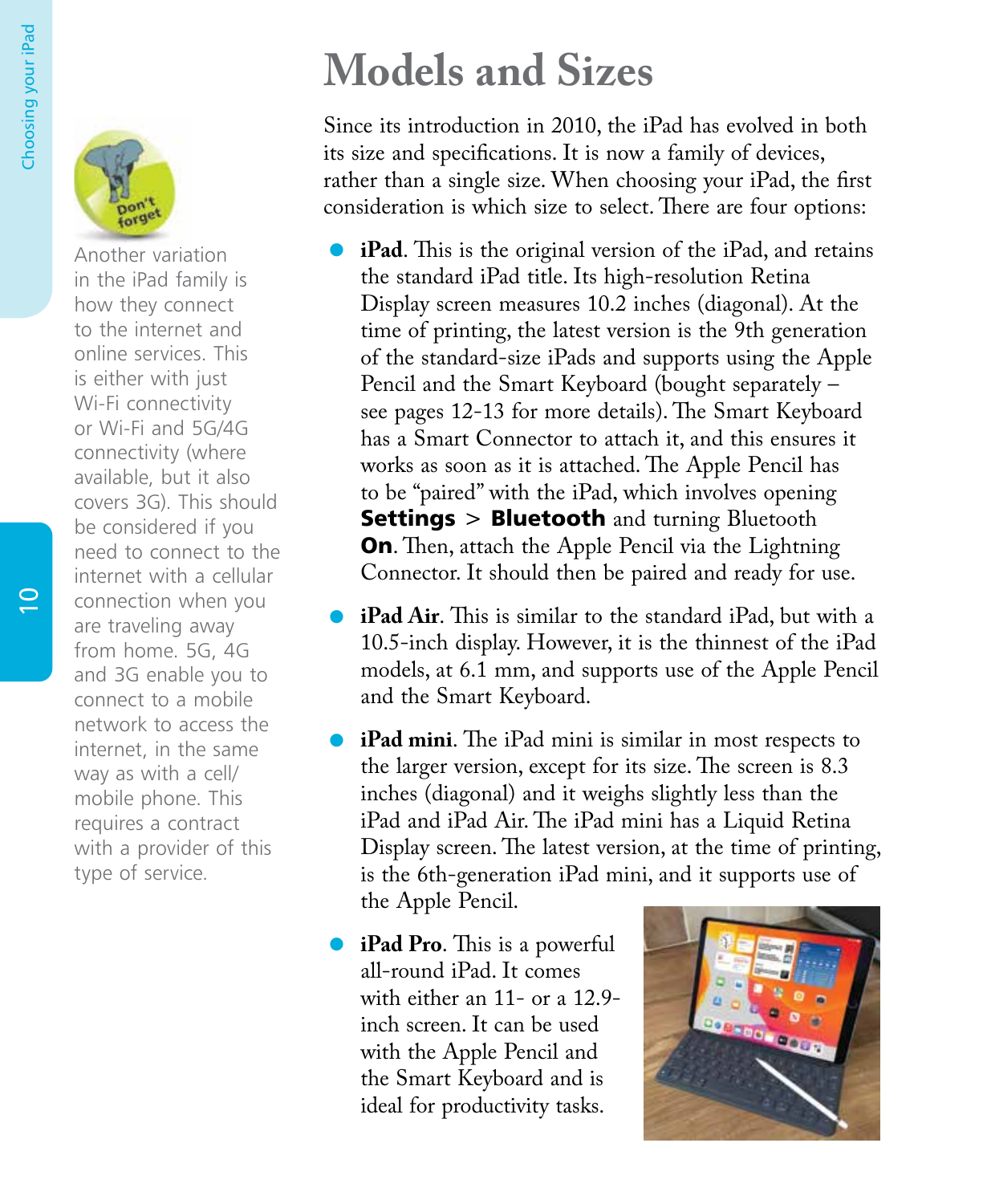### **Specifications Explained**

Most models of iPad have the same range of specifications (the main difference being the screen sizes). Some of the specifications to consider are:

- **Processor:** This determines the speed at which the iPad operates and how quickly tasks are performed.
- **Storage:** This determines how much content can be stored on the iPad. Across the iPad family, the range is 64 gigabytes (GB), 128GB, 256GB, 512GB, 1 terabyte (TB) or 2TB.
- **Connectivity**: The options for this are Wi-Fi and 5G/4G/3G connectivity for the internet, and Bluetooth for connecting to other devices over short distances.
- **Cameras**: The front-facing camera is a FaceTime one, which is best for video calls or "selfies" (self-portraits). The back-facing camera is a high-resolution one that takes excellent photos and videos.
- **Screen**: iPads that can run iPadOS 15 all have Retina Display screens for the highest resolution and best clarity. This is an LED-backlit screen.
- **Operating system**: The latest version of the iPad operating system is iPadOS 15.
- **Battery power:** This is the length of time the iPad can be used for general use, such as surfing the web on Wi-Fi, watching video, or listening to music. All models offer approximately 10 hours of use in this way.
- **Input/Output:** These include a Lightning Connector port (for charging), 3.5 mm stereo headphone minijack, built-in speaker, microphone and nano-SIM card tray (Wi-Fi and 5G/4G/3G model only).
- **Sensors:** These are used to determine the amount of ambient light and also the orientation in which the iPad is being held. The sensors include an accelerometer, ambient light sensor, barometer and gyroscope.



The amount of storage you need may change once you have bought your iPad. If possible, buy a version with as much as possible, as you cannot add more later.



Some iPad models have a USB-C Connector, rather than a Lightning Connector. These include: iPad Pro 11-inch (2nd generation and later); iPad Pro 12.9 inch (3rd generation and later); iPad Air (4th generation and later); and iPad mini (6th generation and later). This is used for charging the iPad and it can also be used to connect a USB-C flashdrive and external devices using USB-C.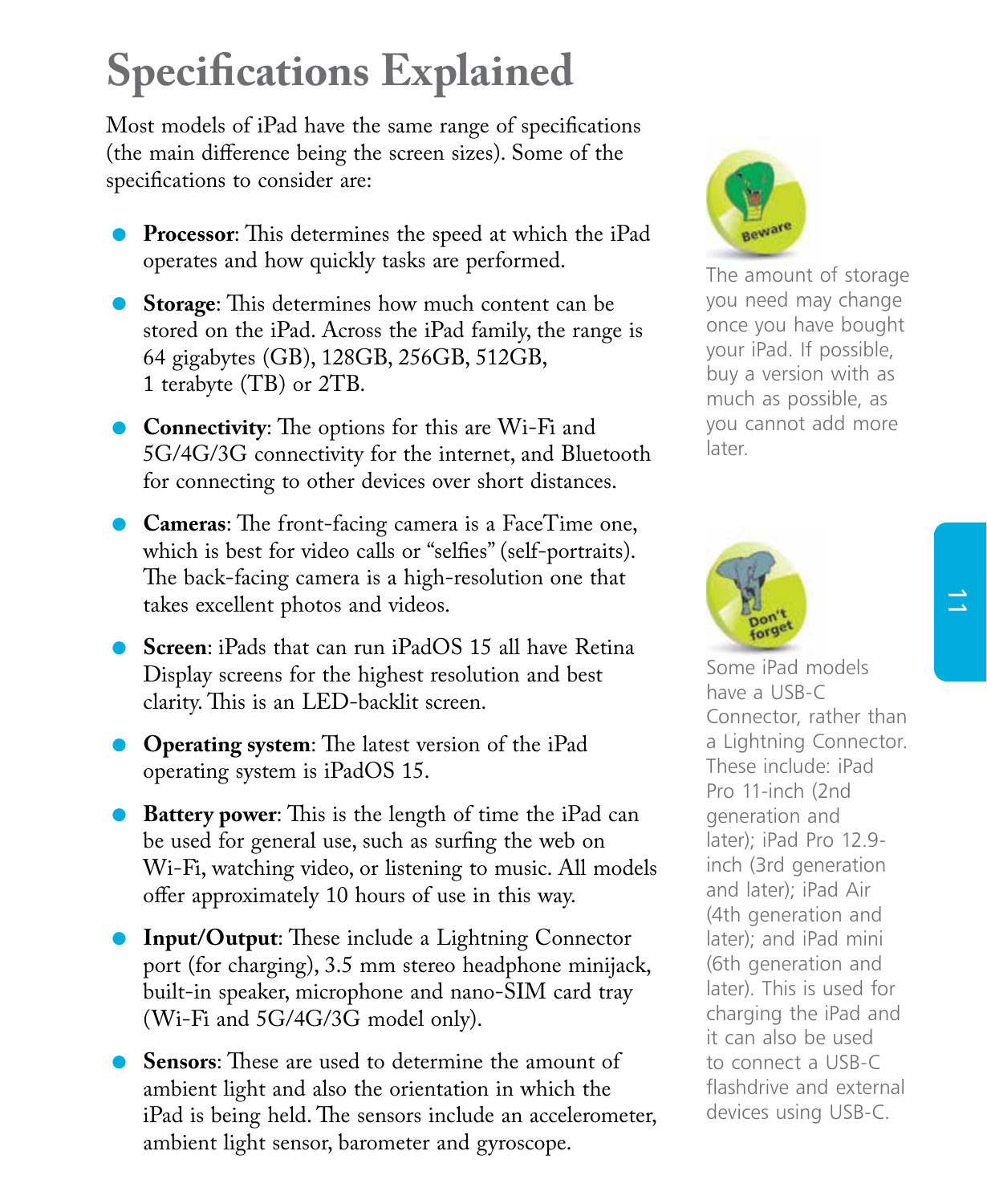

The Apple Pencil can be used to annotate PDF documents or screenshots simply by writing on them. This is known as Instant Markup. To annotate a screenshot, press and hold the **On/Off** button and **Home** button simultaneously to capture the screenshot. A thumbnail of the screenshot appears in the bottom lefthand corner for a few seconds. Tap once on this to expand it, and use the drawing tools at the bottom of the screen to annotate it. The annotated image can then be saved into the Photos app.

## **Apple Pencil**

The Apple Pencil is a stylus that can be used on the screen instead of your finger to perform a variety of tasks. At the time of printing, it can be used with all of the iPad models. It can be used for the following:

- Drawing intricate (or simple) artwork using drawing or painting apps.
- Moving around web pages by swiping or tapping on links to access other web pages.
- Selecting items of text by tapping on them and also dragging the selection handles.
- Annotating PDF documents.

#### **Charging the Apple Pencil**

The Apple Pencil can be charged using the iPad Lightning Connector port (the same one as for charging the iPad) or the iPad's charging cable, using the Apple Pencil's Lightning adapter, which is supplied with the Apple Pencil.



To check the level of Apple Pencil charge, swipe from left to right on the Home screen to access the Today View panel (see page 35) and swipe down to the **Batteries** section (and also view the level of charge for the iPad).

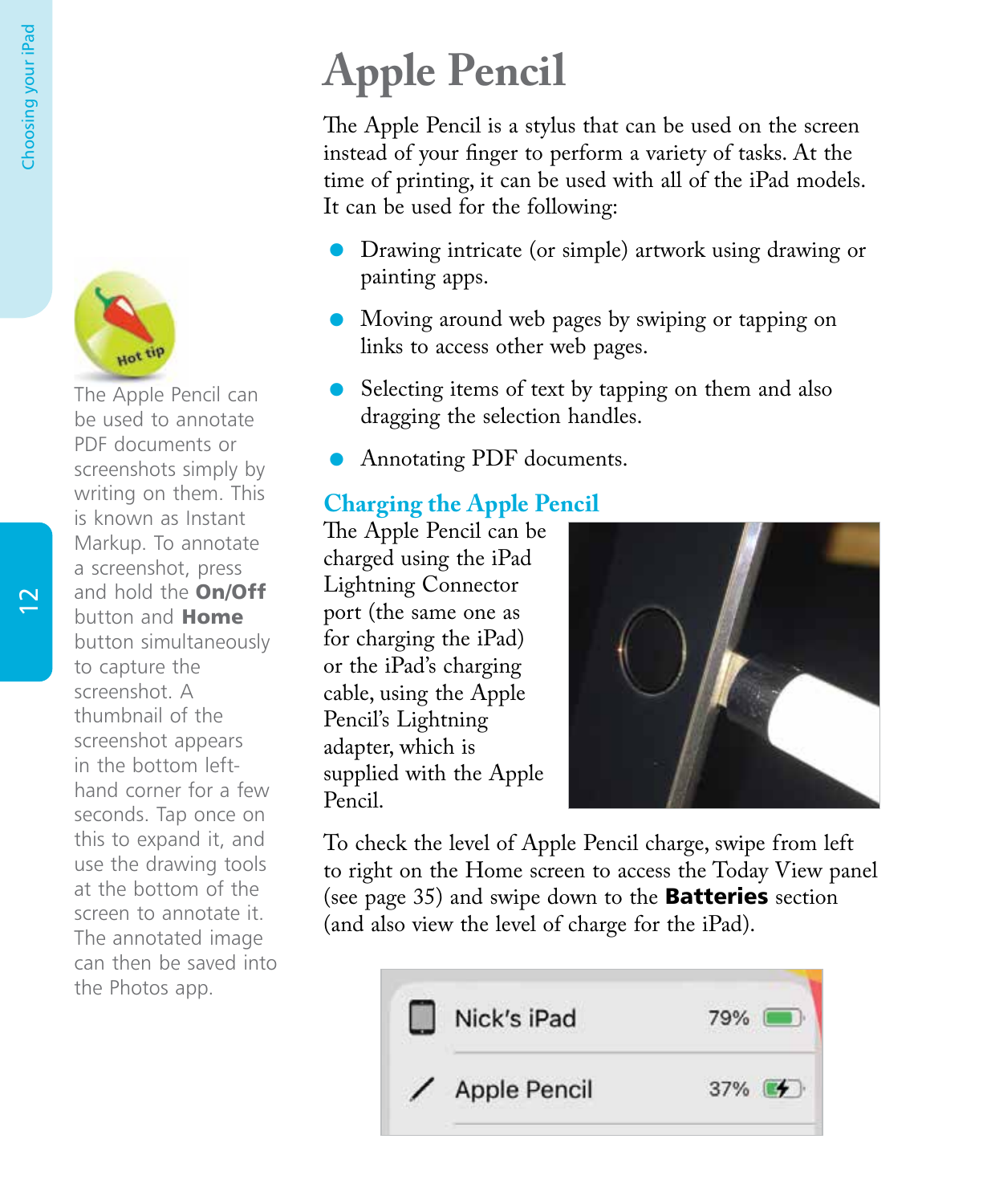### **Smart Keyboard**

Although the virtual keyboard on the iPad (see Chapter 4 for details) is excellent for text and data inputting or shorter pieces of writing, it is not ideal for longer tasks such as writing a vacation journal or a family history. To overcome this, the Apple Smart Keyboard has been introduced and can be used on all iPad models except the iPad mini. It is a fully-functioning external keyboard that also doubles as a cover. The Smart Keyboard is connected with the Smart Connector that matches the one on the body of the iPad.

#### **Smart Keyboard Shortcuts bar**

When typing with the Smart Keyboard, the same Shortcuts bar is available as with the virtual keyboard, specific to the current app.



Tap on an item on the Shortcuts bar to access it.

#### **Smart Keyboard shortcuts**

Some of the keyboard shortcuts that can be performed on the Smart Keyboard are:

- **Command (cmd)** + **H** Return to Home screen.
- ж  $cmd$
- **Command** + **Tab** Access the App Switcher bar, in the middle of the screen. Press the Tab button to move through the apps in the App Switcher. Stop at the app you want to open.
- **Command** + **spacebar**  Access the Spotlight Search.
- **Press and hold Command** A list of Smart Keyboard shortcuts in specific apps.
- **Globe key** Access available keyboards, including the emoji keyboard for adding emoji icons to text.





If a Smart Keyboard is not used, the virtual one will be available instead.



The Smart Keyboard also supports standard keyboard shortcuts such as:

**Command**  $+$  **C: Copy.** 

Command + V: Paste

**Command**  $+$  **X: Cut.** 

**Command**  $+$  **Z: Undo.** 

Command  $+$  B: Adds bold to selected text.

**Command**  $+$  **I**: Adds italics to selected text.

**Command**  $+$  **U**: Adds underline to selected text.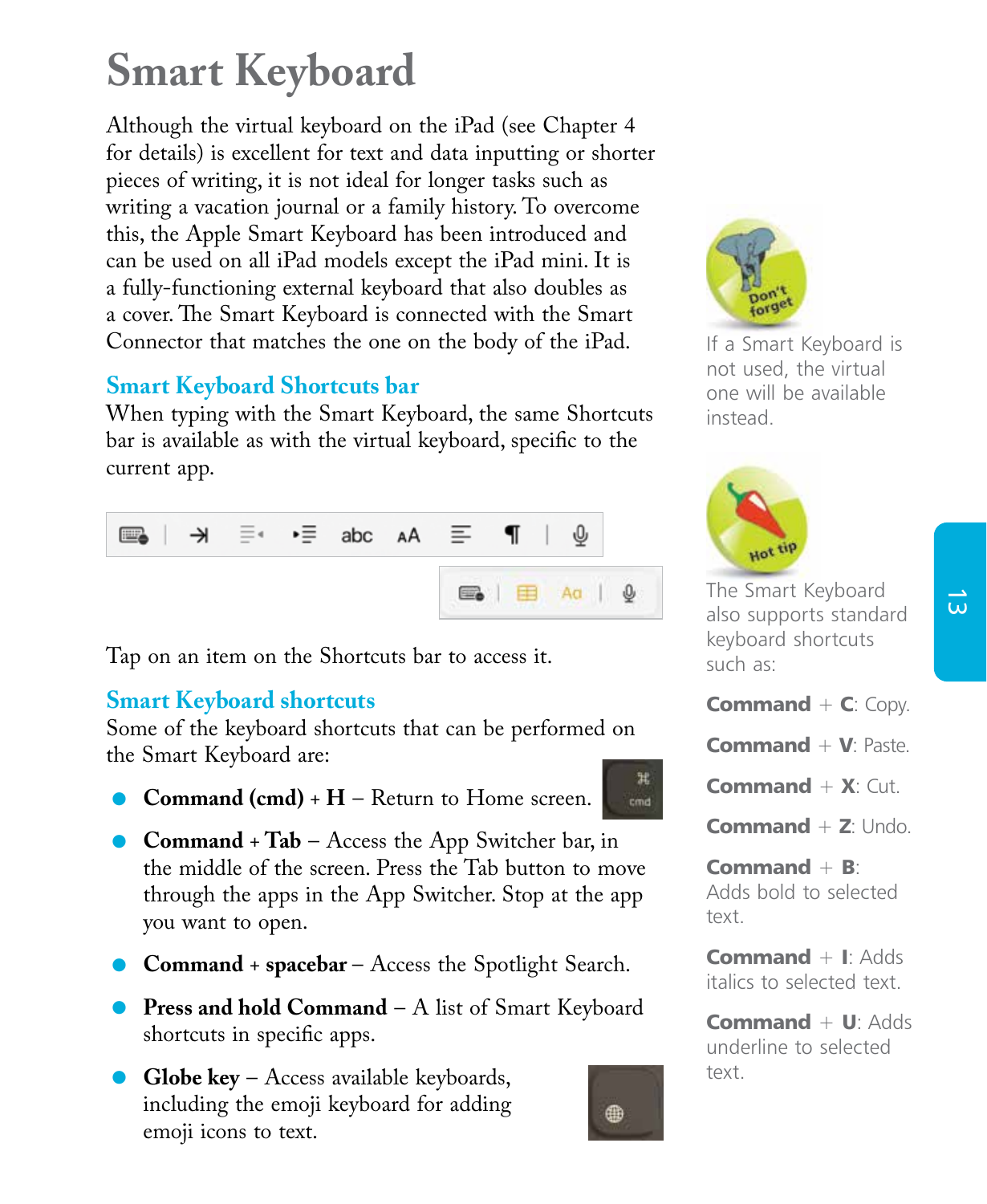

To turn on the iPad, press and hold the **On/Off** button for a few seconds. It can also be used to Sleep the iPad or Wake it from the Sleep state, by pressing it once.



The latest version of the iPad Air (4th generation) uses the top button on the body of the iPad to perform the functions of the Home button.



If your iPad ever freezes, or if something is not working properly, it can be rebooted by holding down the Home button and the On/Off button for 10 seconds and then turning it on again by pressing and holding the **On/Off** button.

### **Before you Switch On**

The external controls for the iPad are simple. Three of them are situated at the top of the iPad and the other is in the middle, at the bottom. There are also two cameras, one on the front and one on the back of the iPad.

#### **Controls**

The controls at the top of the iPad are:

**On**/**Off** button.

**Cameras**. One is located on the back, underneath the On/ Off button and one on the front, at the top.

**Volume Up** and **Down** buttons.

**Home** button. Press this once to wake up the iPad or return to the Home screen at any point.





**Speakers**. The speakers are located on the bottom edge of the iPad.



**Lightning Connector**. Connect the Lightning Connector here to charge the iPad, or connect it to another computer. Some iPad models have a USB-C Connector, rather than a Lightning Connector. These include: iPad Pro 11-inch (2nd generation and later); iPad Pro 12.9-inch (3rd generation and later); iPad Air (4th generation and later); and iPad mini (6th generation and later).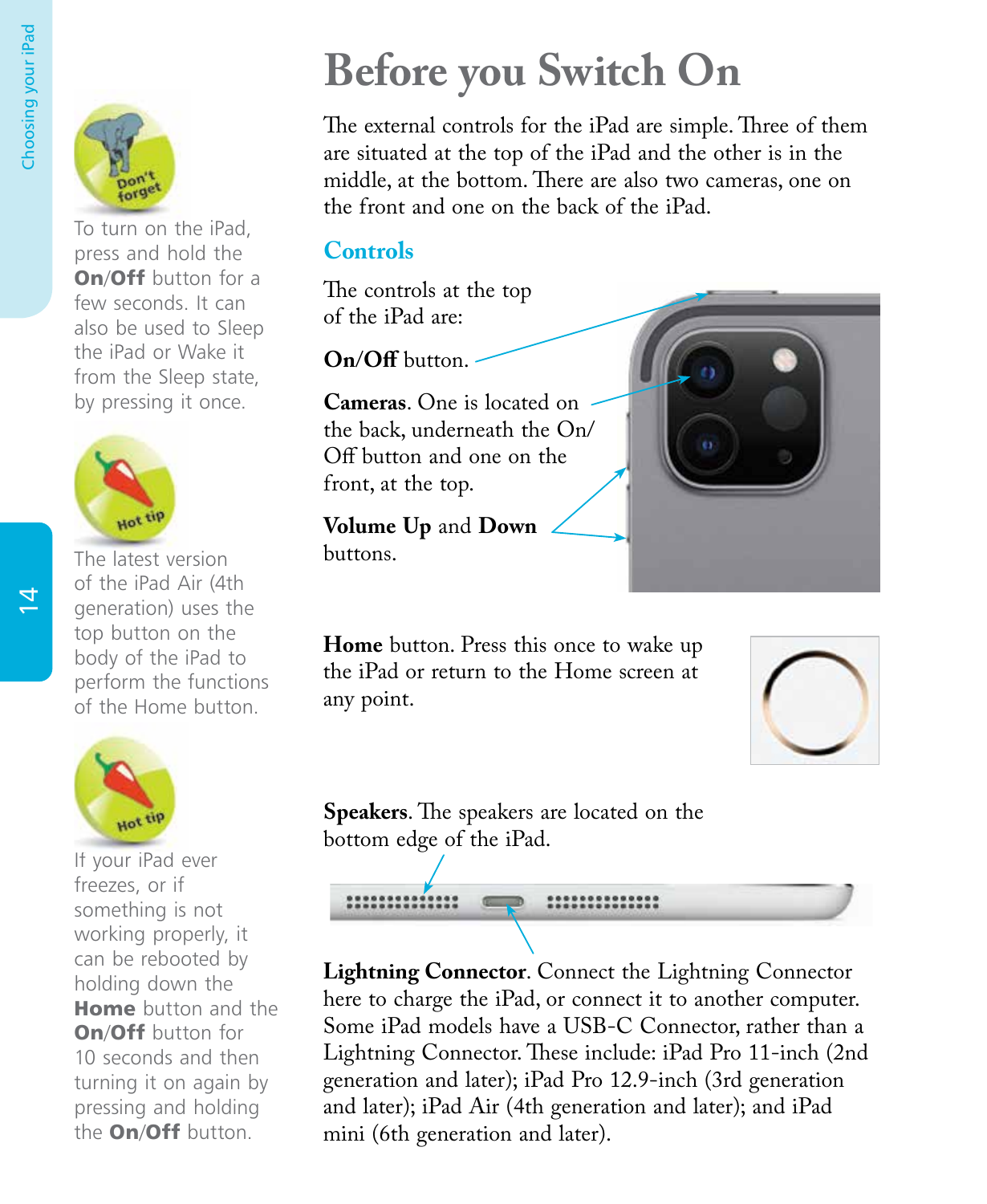### **Getting Started**

To start using the iPad, hold down the On/Off button for a few seconds. Initially, there will be a series of setup screens, some of which depend on how you set up your iPad. These settings and screens include:

- **Language** and **Country**. Select a language and country.
- **Quick Start**. This can be used to transfer settings from another compatible iOS device, such as an iPhone.
- **Written and Spoken Languages**. Select languages for keyboards and dictation.
- **Wi-Fi network**. Connect to the internet, using either your own home network or a public Wi-Fi hotspot.
- **Data & Privacy**. This is used to identify features that ask for your personal information.
- **Touch ID**. Use this on compatible models to create a Touch ID for unlocking your iPad with a fingerprint.
- **Create a Passcode**. This can be used to create a numerical passcode for unlocking your iPad.
- **Apps & Data**. This can be used to set up an iPad from an iCloud backup, or as a new iPad.
- Apple **ID** and **iCloud**. This can be used to use an existing iCloud account or create a new one.
- **Make this your new iPad**. If you are setting up from an iCloud backup, this can be used to specify that the iPad being set up is a new one.
- **Keep your iPad Up to Date.** This can be used to install updates to the operating system (iPadOS) automatically.
- **Improve Siri & Dictation**. This is used to set up Siri, the digital voice assistant and dictation options.
- **iPad Analytics**. This can allow details from the iPad and its apps to be sent to Apple and developers.



A lot of the initial settings can be skipped during the setup process and accessed later from the Settings app.



 $\vec{5}$ 



see page 103.

For more information about using iCloud, see pages 66-70.

obtaining an Apple ID,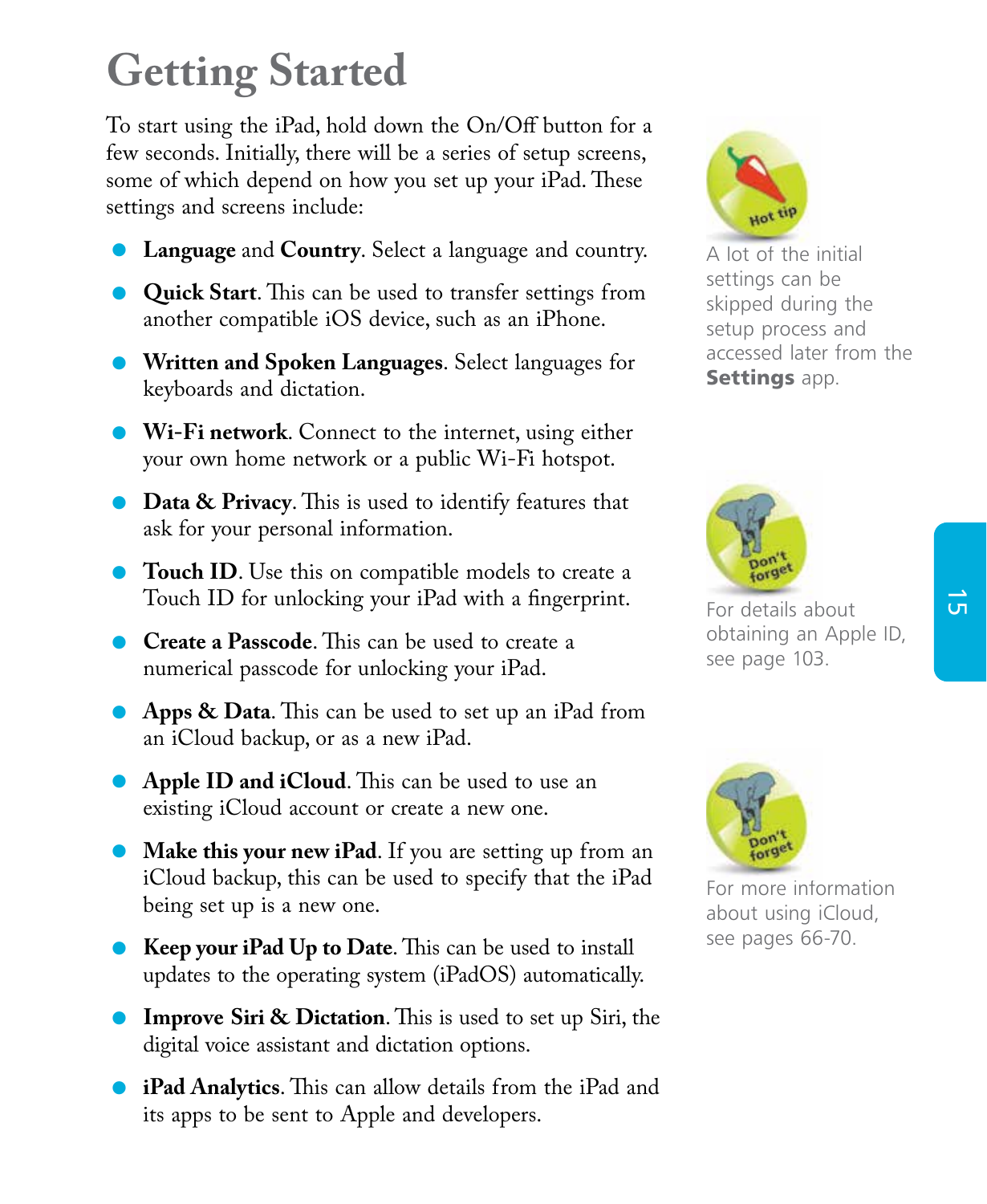

iPadOS 15 is the latest operating system for the iPad.



iPadOS 15 is not compatible with some older models of iPad but can be run on: iPad mini 4 and later; iPad 5th generation and later; iPad Air 2 and later; and all models of iPad Pro. The iPad model number is on the back of the iPad – visit https://support.apple. com/en-us/HT201471 to find out which model you have.



To check the version of iPadOS, look in Settings > General > Software Update.

## **About iPadOS 15**

iPadOS 15 is the third version of the iPad operating system that is a separate version to the one used on iPhones – iOS. However, although iPadOS 15 has its own designation, it is still very closely aligned to the latest version of iOS (iOS 15). Where iPadOS 15 differs from iOS is in the iPadspecific features, such as enhanced multitasking options and Home screen widgets. Some of the new features in iPadOS 15 include:

- **Home screen widgets**. The iPad Home screen now includes a range of customizable widgets that can be used to display your most frequently accessed items.
- **Multitasking**. The multitasking options on the iPad have been expanded and simplified with



iPadOS 15, including multitasking buttons on every screen that are used to access the multitasking options.

- **App Library**. The App Library is included for the first time, after it was first introduced on the iPhone. This provides access to all of the apps on the iPad.
- **Quick Notes**. The Notes app now includes a Quick Notes option, where notes can be created from any screen and then saved in the Notes app.
- **FaceTime.** FaceTime has been given an extensive overhaul and now includes options for sharing movies and music with other people on a FaceTime call, and also for sharing your screen on a call.
- **Focus**. The Focus option can be used to set conditions to limit the number of notifications you receive when you are performing specific tasks.
- **iCloud+**. The online storage facility, iCloud, has been updated with iCloud+, to give even more options.
- **Enhanced apps**. iPadOS 15 has enhanced versions of Safari, Messages and Maps.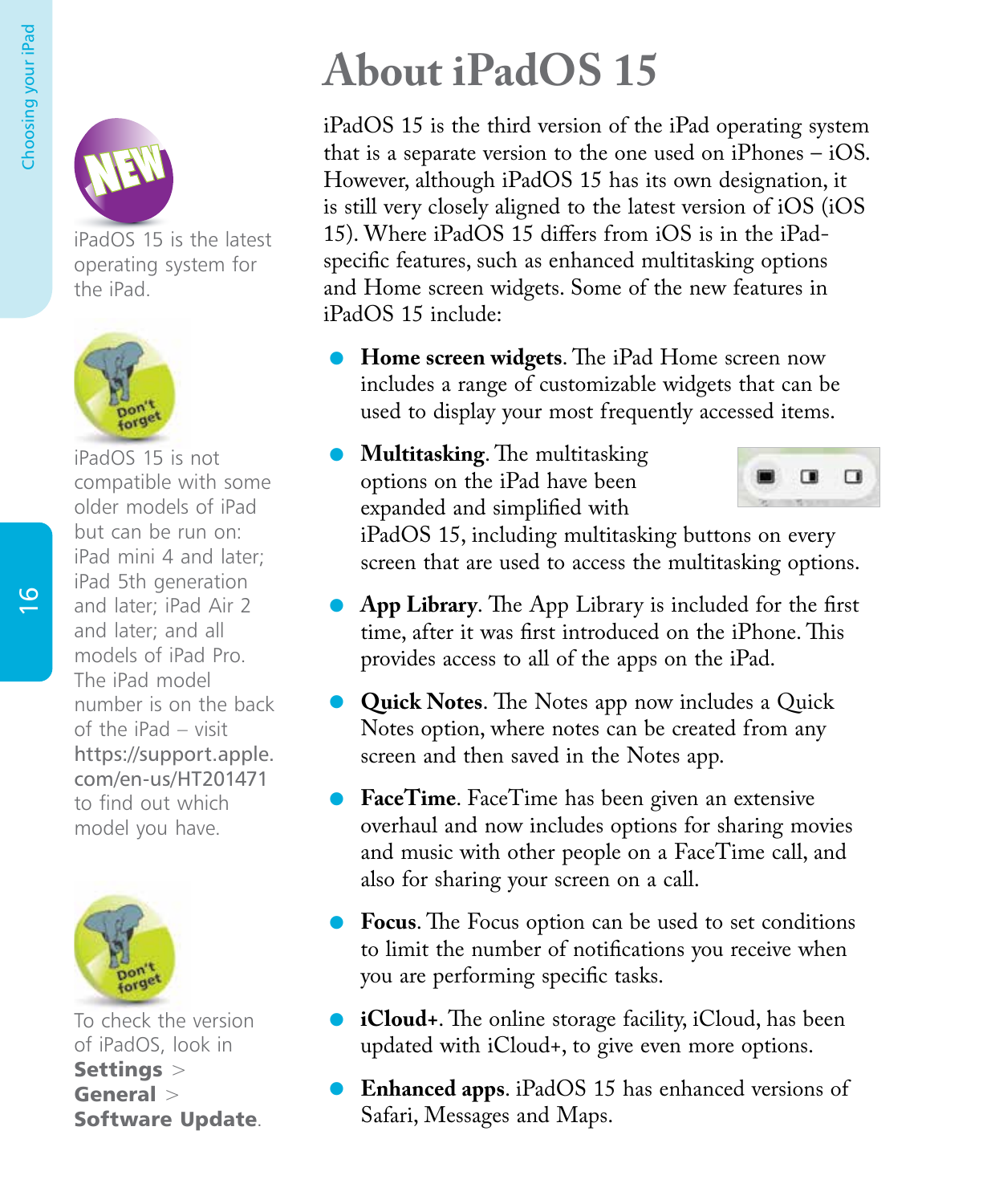### **Home Screen**

Once you have completed the setup process, you will see the Home screen of the iPad. This contains the built-in apps and the Home screen widgets (at the top of the screen).



At the bottom of the screen are seven apps that appear by default in the Dock area (left-hand side) and recentlyaccessed apps (right-hand side).

Rotate the iPad, and the orientation changes automatically.





Home screen widgets is a new feature in iPadOS 15.



There are 34 different default wallpaper backgrounds for iPadOS 15 on the iPad. These can be found in Settings > Wallpaper. The options are: **Dynamic, which** means that they appear to move independently from the app icons when you tilt the iPad; and **Stills**, which are static images; and you can also use your own pictures from the Photos app.



Items on the Dock can be removed and new ones can be added. For more details, see pages 28-29.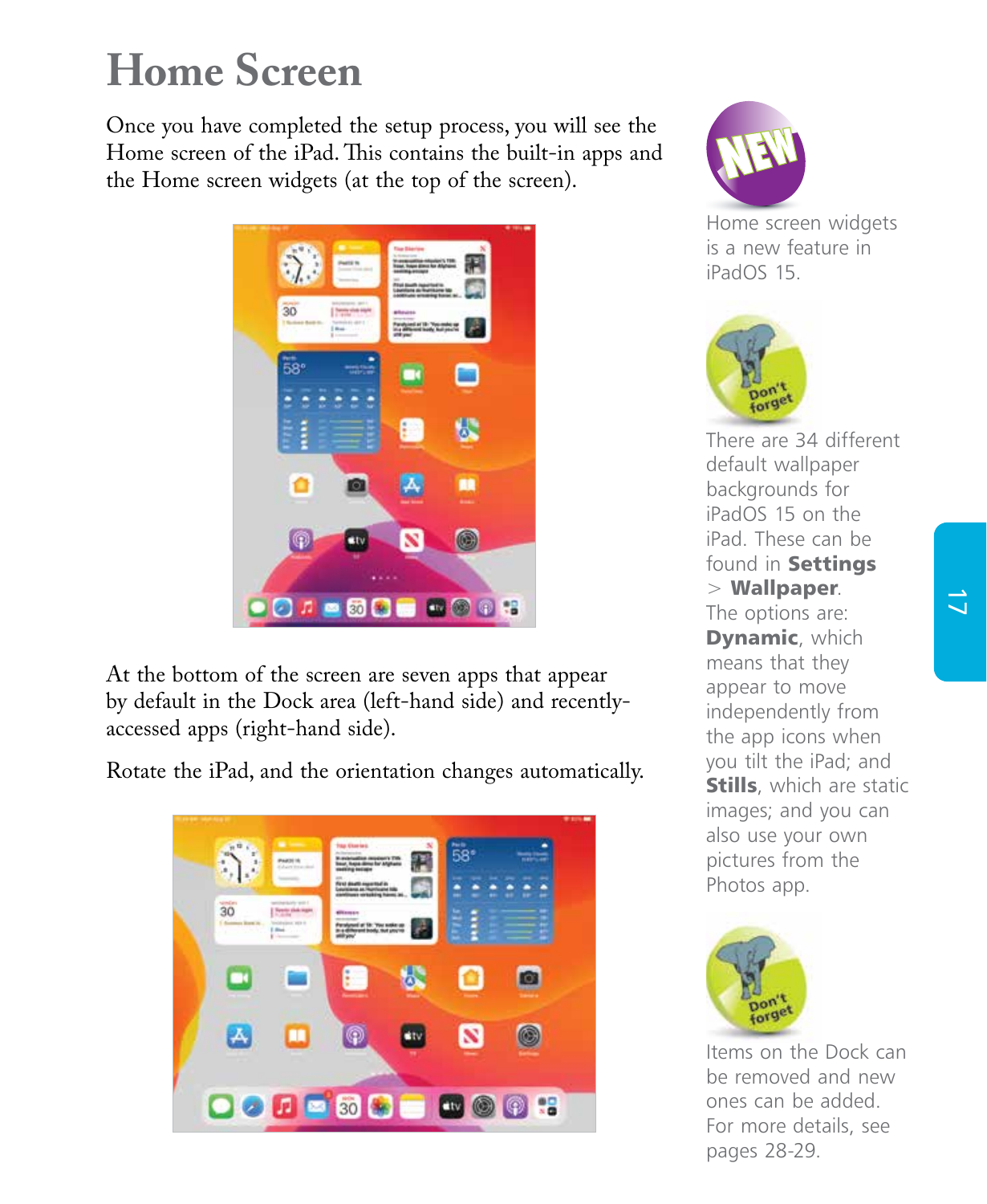

The latest version of the iPad Air (4th generation) uses the top button on the body of the iPad to perform the functions of the Home button.



For more details about the App Switcher, see pages 50-53.



Pinch together with thumb and four fingers on the screen to return to the Home screen from any open app.



For more information about using the iPad search facilities, see pages 62-64.

### **Home Button**

The Home button, located at the bottom middle of the iPad, can be used to perform a number of tasks:

1 Click once on the **Home** button to return to the Home screen at any point



**2** Double-click on the **Home** button to access the **App Switcher** window. This shows the most recently-used and open apps



**3** Press and hold on the Home button to access Siri, the voice assistant function

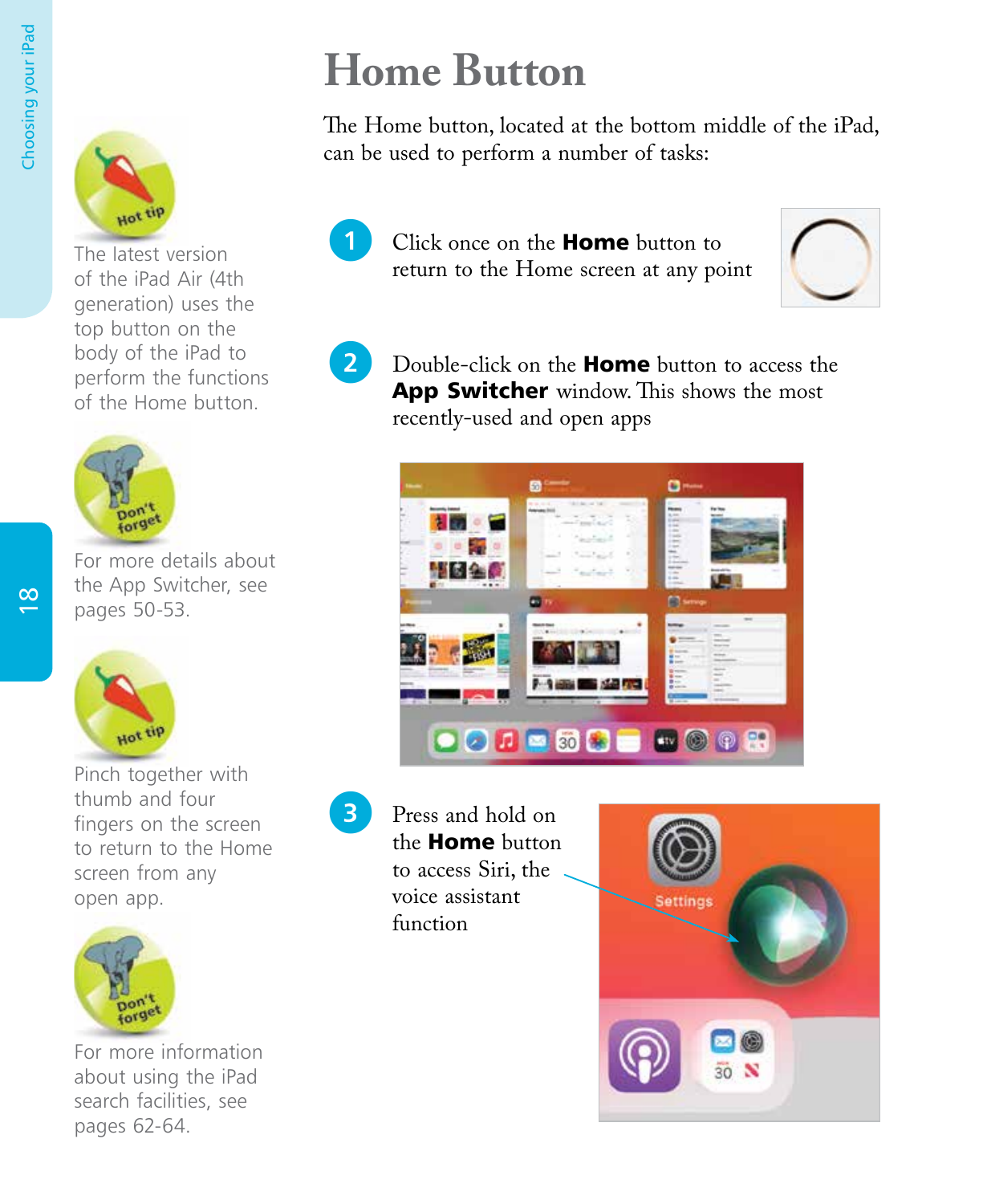## **Opening Items**

All apps on your iPad can be opened with minimal fuss and effort:



l**<sup>1</sup>** Tap once on an icon to open the app





**2** The app opens at its own Home screen



**3** Click once on the **Home** button to return to the main iPad Home screen



forget For details about using the App Switcher, and closing items, see pages 50-53.

**Dou** 

l**<sup>4</sup>** From the App Switcher window, swipe between apps and tap on one to open it directly

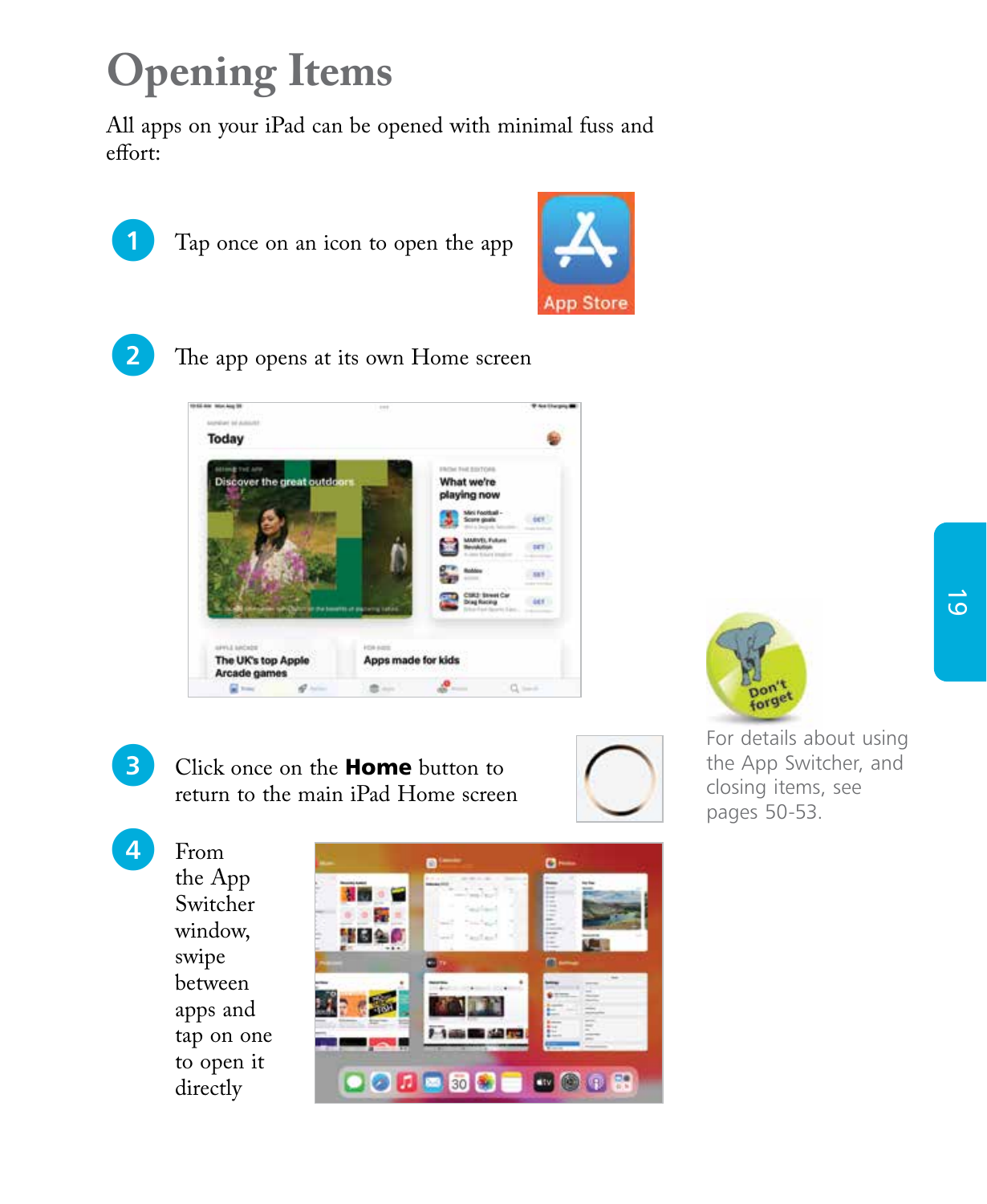

The screen can also be locked by pressing once on the **On/Off** button.



Notifications can be displayed on the iPad's Lock screen. This can be activated by going to Settings > Notifications > Show Previews and then selecting Always.



Once the passcode has been set, tap on the Require Passcode button in the Touch ID & Passcode section to specify when the passcode is activated. The best option is Immediately, otherwise someone else could access your iPad before the passcode is activated.

## **Using the Lock Screen**

To save power, it is possible to set your iPad screen to lock automatically. This is the equivalent of the Sleep option on a traditional computer. To do this:

|                |                                                                                                  | Tap once on the <b>Settings</b> app | Settings                                              |
|----------------|--------------------------------------------------------------------------------------------------|-------------------------------------|-------------------------------------------------------|
| $\overline{2}$ | Tap once on the <b>Display &amp;</b><br><b>Display &amp; Brightness</b><br><b>Brightness</b> tab |                                     |                                                       |
| 3              | Tap once on<br>the Auto-<br><b>Lock</b> option                                                   | Auto-Lock                           | $5$ minutes $>$                                       |
| 4              | Select a length of time<br>until the iPad is locked<br>automatically, when it is not             |                                     | <b>C</b> flack<br>Auto-Lock<br>2 minutes<br>5 minutes |

5 minutes 10 minutes 15 minutes

#### **Locking and unlocking an iPad**

being used

When the iPad is locked – i.e. the Lock screen is displayed – it can be unlocked simply by pressing the **Home** button. However, this is not secure, as anyone could unlock the iPad. A better option is to add a numerical passcode. To do this:

- 
- l**<sup>1</sup>** Select Settings > Touch ID & Passcode
- **2** Tap once on the Turn Passcode On button

**3** Enter a 6-digit passcode. This can be used to unlock your iPad from the Lock screen. Confirm the passcode on the next screen. The passcode is now required on the Lock screen whenever the iPad is locked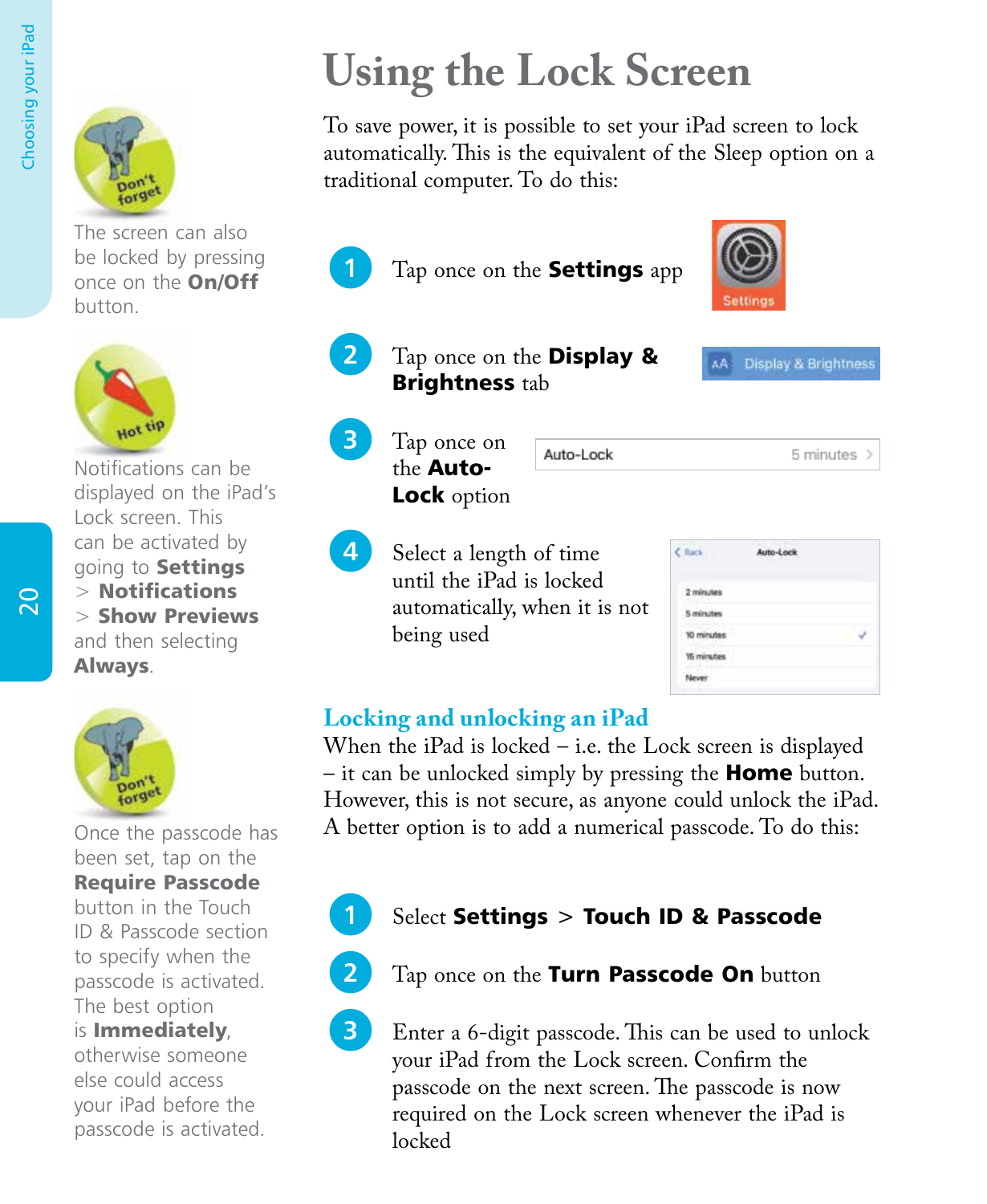#### **Fingerprint sensor with Touch ID**

For greater security, the Home button can be used as a fingerprint sensor to unlock your iPad with the unique fingerprint that has set it up. (A passcode also has to be set up in case the Touch ID does not work.) To do this:





The fingerprint sensor is very effective, although it may take a bit of practice until you can get the right position for your finger to unlock the iPad first time, every time. It can only be unlocked with the same finger that created the Touch ID in Step 4. Additional fingerprints can also be set up. The Touch ID may not work if your finger is wet.

**4** Place your finger on the Home button several times to create a Touch ID. This will include capturing the edges of your finger. The screens move automatically after each part



#### **Place Your Finger**



is captured, and the fingerprint icon turns red. Complete the Touch ID wizard to create a unique fingerprint for unlocking your iPad



A "wizard" is a computer program that guides you through a process.